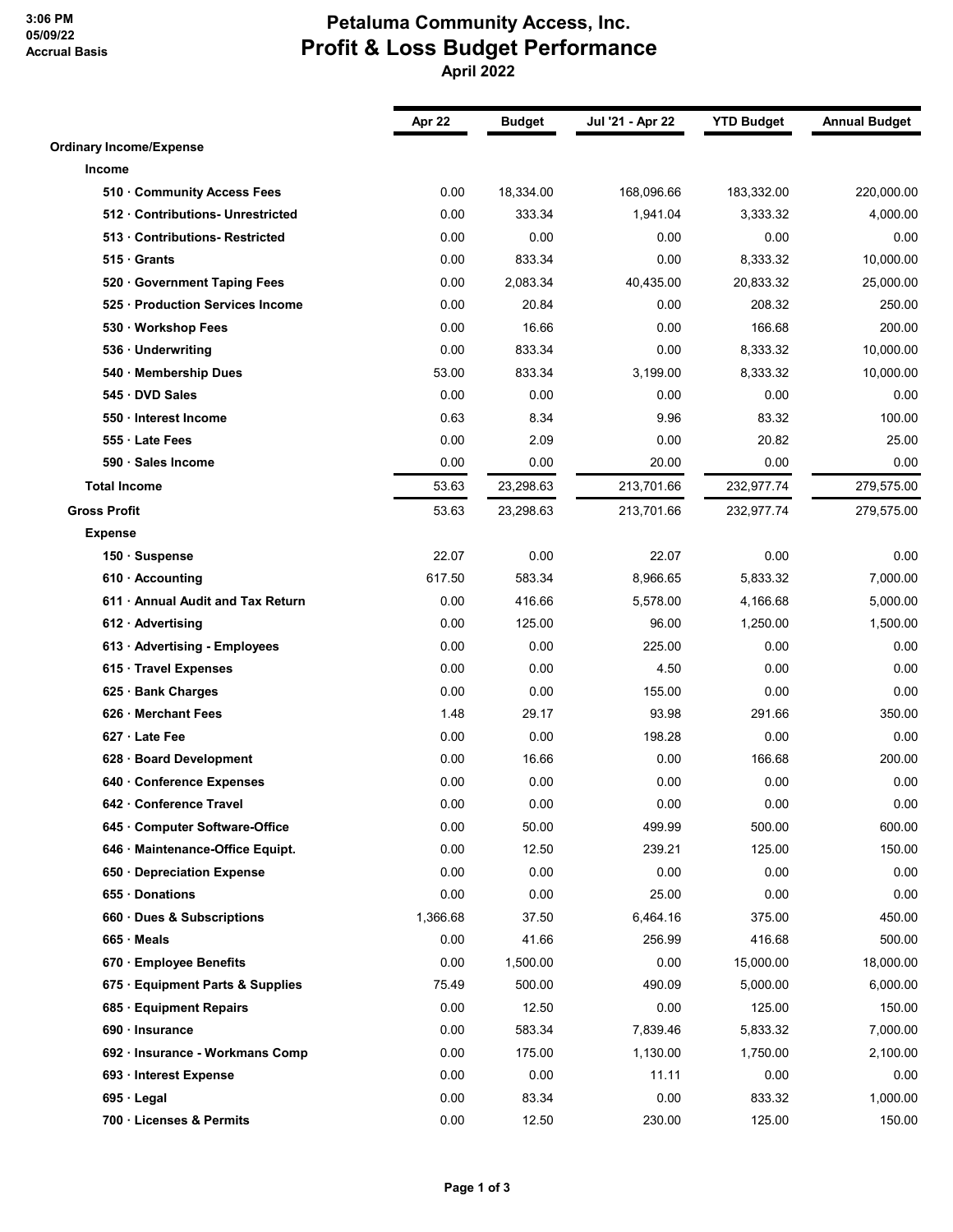## **Petaluma Community Access, Inc. Profit & Loss Budget Performance April 2022**

|                                       | Apr 22     | <b>Budget</b> | Jul '21 - Apr 22 | <b>YTD Budget</b> | <b>Annual Budget</b> |
|---------------------------------------|------------|---------------|------------------|-------------------|----------------------|
| 710 · Facility Maintenance            | 94.00      | 125.00        | 940.00           | 1,250.00          | 1,500.00             |
| 712 · Mileage Reimbursement           | 0.00       | 20.84         | 0.00             | 208.32            | 250.00               |
| 715 Meetings                          | 0.00       | 4.16          | 0.00             | 41.68             | 50.00                |
| 720 · Miscellaneous                   | 0.00       | 0.00          | 0.00             | 0.00              | 0.00                 |
| 725 Office Supplies                   | 0.00       | 125.00        | 3,211.64         | 1,250.00          | 1,500.00             |
| 728 Operational Services              | 0.00       | 12.50         | 1,125.00         | 125.00            | 150.00               |
| 730 Outside Services                  | 0.00       | 12.50         | 0.00             | 125.00            | 150.00               |
| 731 · Payroll Expense                 |            |               |                  |                   |                      |
| 737 · Payroll - Membership Coord      | 0.00       | 0.00          | 2,920.52         | 0.00              | 0.00                 |
| 738 · Payroll - Executive Director    | 4,126.11   | 3,833.34      | 23,801.41        | 38,333.32         | 46,000.00            |
| 739 · Payroll - Access Asistant       | 866.91     | 1,358.34      | 8,150.13         | 13,583.32         | 16,300.00            |
| 740 · Payroll Taxes                   | 0.00       | 1,541.67      | 2,523.98         | 15,416.66         | 18,500.00            |
| 740.1 · State Payroll Taxes           | 656.90     | 0.00          | 4.736.77         | 0.00              | 0.00                 |
| 740.2 · Federal Taxes                 | 3,749.30   | 0.00          | 23,733.63        | 0.00              | 0.00                 |
| 741 · Payroll - Holiday Bonuses       | 0.00       | 125.00        | 900.00           | 1,250.00          | 1,500.00             |
| 742 · Holiday Pay                     | 0.00       | 208.34        | 0.00             | 2,083.32          | 2,500.00             |
| 743 · Payroll Fees                    | 0.00       | 37.50         | 45.50            | 375.00            | 450.00               |
| 744 · Payroll - Outreach Coord        | 0.00       | 0.00          | 0.00             | 0.00              | 0.00                 |
| 745 · Payroll - Radio Coordinator     | 0.00       | 0.00          | 0.00             | 0.00              | 0.00                 |
| 746 · Payroll - Operations Manager    | 0.00       | 3,666.66      | 17,442.16        | 36,666.68         | 44,000.00            |
| 748 · Payroll - Radio Manager         | 3,344.62   | 2,833.34      | 31,111.33        | 28,333.32         | 34,000.00            |
| 749 · Payroll - Access Coordinator    | 0.00       | 0.00          | 7,155.86         | 0.00              | 0.00                 |
| 756 · Payroll - Access Supervisor     | 0.00       | 833.34        | 1,335.47         | 8,333.32          | 10,000.00            |
| 757 · Payroll-Membership Supervisor   | 1,563.51   | 3,208.34      | 17,568.14        | 32,083.32         | 38,500.00            |
| 759 · Paycom Program Expense          | 408.66     | 0.00          | 2,868.11         | 0.00              | 0.00                 |
| 760 · Payroll - Office Specialist     | 833.56     | 0.00          | 833.56           | 0.00              | 0.00                 |
| 761 · Payroll - Office Specialist II  | 1,286.31   | 0.00          | 1,286.31         | 0.00              | 0.00                 |
| 762 · Payroll - IT Op. Supervisor     | 2,538.51   | 0.00          | 9,564.43         | 0.00              | 0.00                 |
| 763 · Payroll - Communications Assoc. | 968.20     | 0.00          | 968.20           | 0.00              | 0.00                 |
| 764 · Payroll - Program Coordinator   | 1,215.10   | 0.00          | 3,670.24         | 0.00              | 0.00                 |
| 895 · Penalty Pay                     | 0.00       | 15.50         | 0.00             | 46.50             | 62.00                |
| 731 · Payroll Expense - Other         | 0.00       | 0.00          | 0.00             | 0.00              | 0.00                 |
| Total 731 · Payroll Expense           | 21,557.69  | 17,661.37     | 160,615.75       | 176,504.76        | 211,812.00           |
| 750 · Postage                         | 0.00       | 29.16         | 268.47           | 291.68            | 350.00               |
| 751 · Post Box Rental                 | 0.00       | 16.66         | 188.00           | 166.68            | 200.00               |
| 755 · PCA Printing                    | 98.54      | 29.16         | 180.32           | 291.68            | 350.00               |
| 765 · Promotion                       | 306.60     | 100.00        | 786.64           | 1,000.00          | 1,200.00             |
| $775 \cdot$ Rent                      | 3,384.95   | 2,562.33      | 26,928.89        | 25,623.34         | 30,748.00            |
| 780 · Refunds                         | 0.00       | 0.00          | 0.00             | 0.00              | 0.00                 |
| 800 · Security                        | 0.00       | 120.00        | 1,133.82         | 1,200.00          | 1,440.00             |
| 804 · Staff Development               | 0.00       | 16.66         | 0.00             | 166.68            | 200.00               |
| 805 · Storage                         | 110.00     | 125.00        | 1,100.00         | 1,250.00          | 1,500.00             |
| 830 · Taxes                           | -29,643.56 | 14.59         | $-29,693.15$     | 145.82            | 175.00               |
| 836 · Cable, Internet, Telephone      | 582.18     | 250.00        | 2,463.16         | 2,500.00          | 3,000.00             |